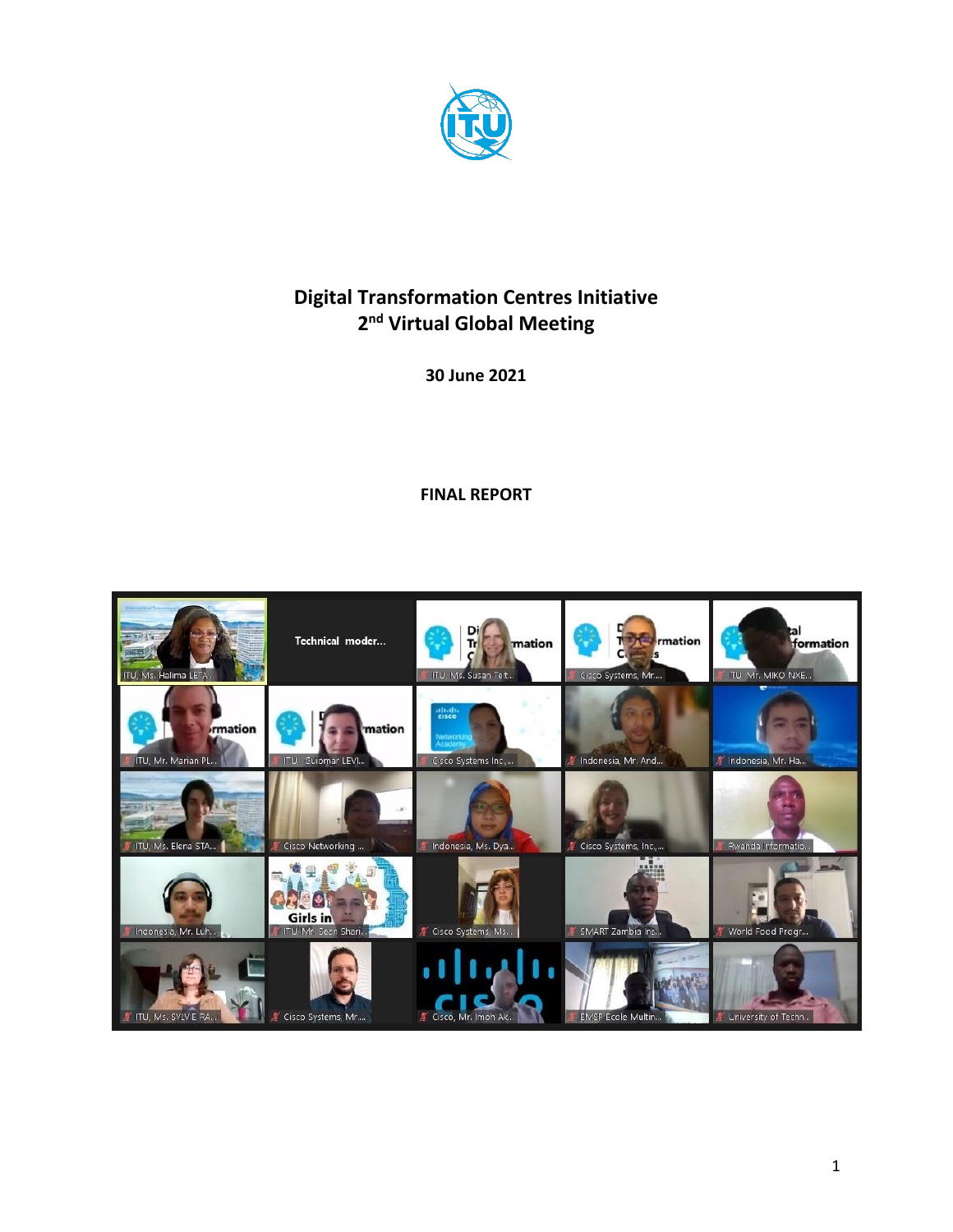# **INTRODUCTION**

The 2<sup>nd</sup> Virtual Global Meeting of the Digital Transformation Centres (DTCs) Initiative took place on 30 June 2021. It was organized by the International Telecommunication Union (ITU) in partnership with Cisco.

The meeting was attended by 35 participants representing the DTCs and the DTC Initiative partners including ITU, Cisco, HP, World Food Programme (WFP) and the Norwegian Government. The DTCs were represented by 14 participants from 7 selected DTCs in Africa and in Asia-Pacific. The DTCs from the Dominican Republic and Brazil were unable to participate.

The meeting was the second occasion for DTCs to get together since the onboarding workshop held in Geneva on 11-13 February 2020, and since the 1<sup>st</sup> DTC Global Virtual Meeting held on 23 March 2021. The objective of the meeting was to discuss challenges, opportunities and lessons learnt by DTCs from implementing Phase 1 of the Initiative, which is due to close at the end of August 2021. The outcome of the discussions will be used to prepare Phase 2 of the Initiative.

Further information, including agenda, the presentation slides and photos are available at [https://academy.itu.int/index.php/main-activities/digital-transformation-centres-initiative/dtc-virtual](https://academy.itu.int/index.php/main-activities/digital-transformation-centres-initiative/dtc-virtual-global-meeting-2021-phase-1-evaluation)[global-meeting-2021-phase-1-evaluation](https://academy.itu.int/index.php/main-activities/digital-transformation-centres-initiative/dtc-virtual-global-meeting-2021-phase-1-evaluation)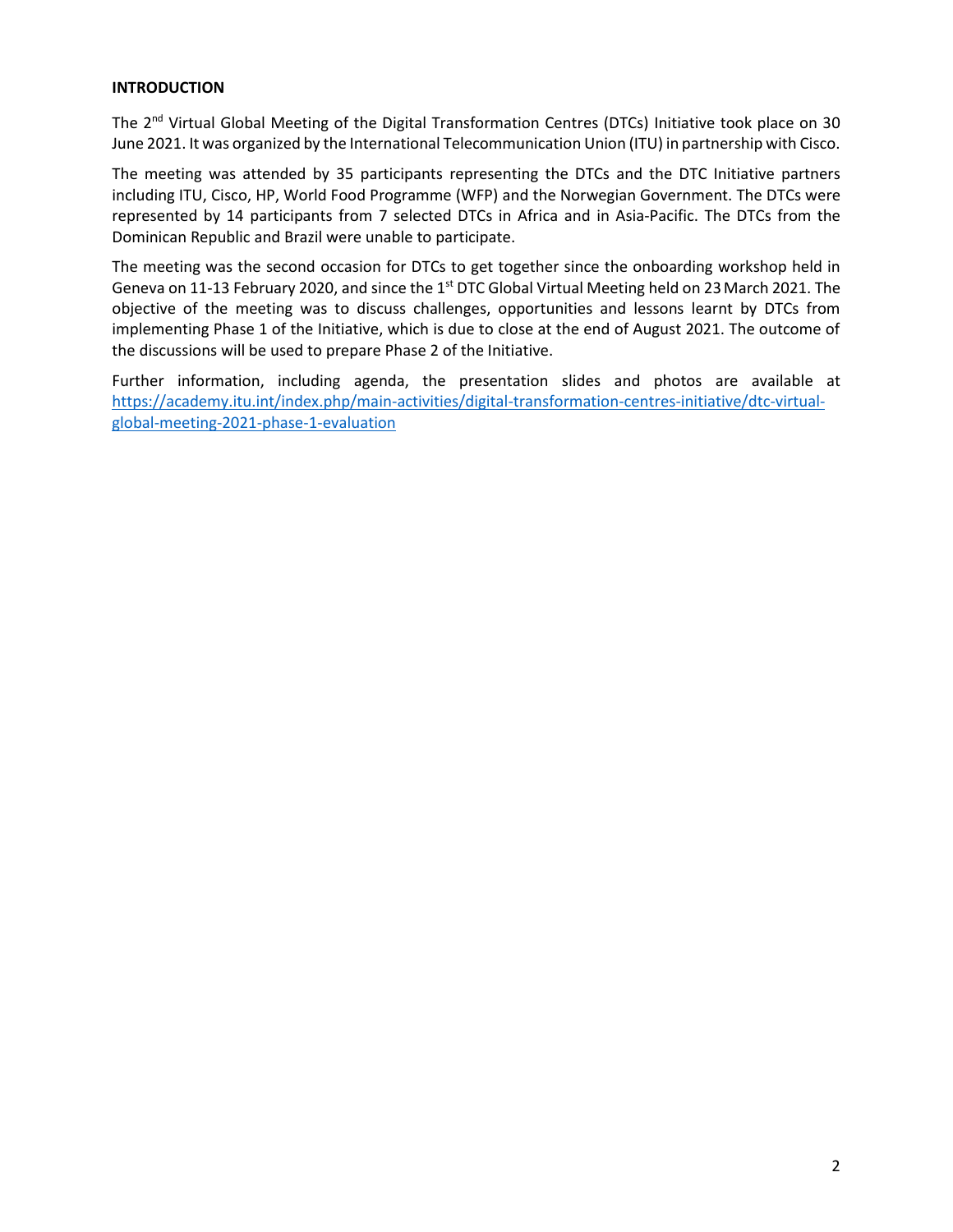#### **Opening remarks**

The 2<sup>nd</sup> Global Virtual Meeting was officially opened by Ms Susan Teltscher, Head, Capacity and Skills Development Division, ITU. Ms Teltscher took the opportunity to thank the participants from both DTCs and partner organizations for joining the meeting, and she stressed the importance of this meeting as Phase 1 of the Initiative is ending in August and Phase 2 starts. Ms Teltscher emphasized that despite the challenges posed by the Covid-19 pandemic, the DTCs have achieved a lot by adjusting to the new normal and making the best out of the challenging situation. The discussions in the meeting were guided by the responses made by the DTCs to an evaluation questionnaire that they had all completed and submitted to ITU a week earlier. During this meeting, every DTC had the opportunity to highlight what worked well in Phase 1, what didn't, what are the lessons learnt and new ideas for changes in the next phase.

# **Brief summary of the questionnaire responses from DTCs**

During this session, Mr Mike Nxele, Senior Capacity and Skills Development Officer, ITU, gave an overview of the questionnaire responses from DTCs. The main goal of the questionnaire was to gather as much information as possible on the Phase 1 of the Initiative in preparation for Phase 2.

The questions addressed a wide range of topics, starting with how the DTCs felt about their experience in Phase 1, to the most frequent challenges, opportunities, key performance indicators (KPIs) and partnerships. The questionnaire also asked DTCs to propose improvements moving into Phase 2. Mr Nxele emphasized that 100% of DTCs responded to the questionnaire.

According to the responses, it was shown that on a scale from 1 to 5 stars, with 1 being very unsatisfactory and 5 being very satisfactory, 67% of DTCs gave 4 to 5 stars to the overall Initiative, whereas the average rate was 4 stars. More details on the questionnaire responses were addressed in other sessions of the meeting.

# **General open discussion on the overall experiences of being a DTC**

During this session, each DTC representative had the opportunity to briefly introduce their experience as DTC in Phase 1, and to express the main challenges and opportunities experienced so far.

The Ecole Multinational Supérieure des Postes d'Abidjan (EMSP), DTC in Côte d'Ivoire, emphasized the role of the DTC Initiative in mobilizing and increasing visibility among national political authorities and stakeholders around the need for digital skills training for citizens. It was highlighted that since the launch of the Initiative, the pilot phase of the JEAN project was launched, aimed at training youths with digital skills through a volunteering programme in the community of Azaguié, Côte d'Ivoire, and a collaboration with World Food Programme (WFP) is now under development.

The ICT Training and Development Centre (BPPTIK), DTC in Indonesia, drew attention to the challenges experienced during Phase 1 as a consequence of the Covid-19 pandemic. As a result of the pandemic, most of the trainings shifted from face-to-face arrangements to online, and this change had a crucial impact on the number of citizens trained across the country. Connectivity was cited as one of the major challenges experienced in delivering training given the vast expanse of the country. The lack of basic digital skills and devices, the lack of content in national language, and an overall fatigue to online tools as people work from home were highlighted as main reasons why less participants joined the courses during the past year.

The Papua New Guinea University of Technology (PNGUoT), DTC in Papua New Guinea, stressed that the start of Phase 1 was remarkable, although the institution hadn't been able to join the Onboarding Workshop in February 2020 due to Covid-19 travel restrictions. Following the launch, strong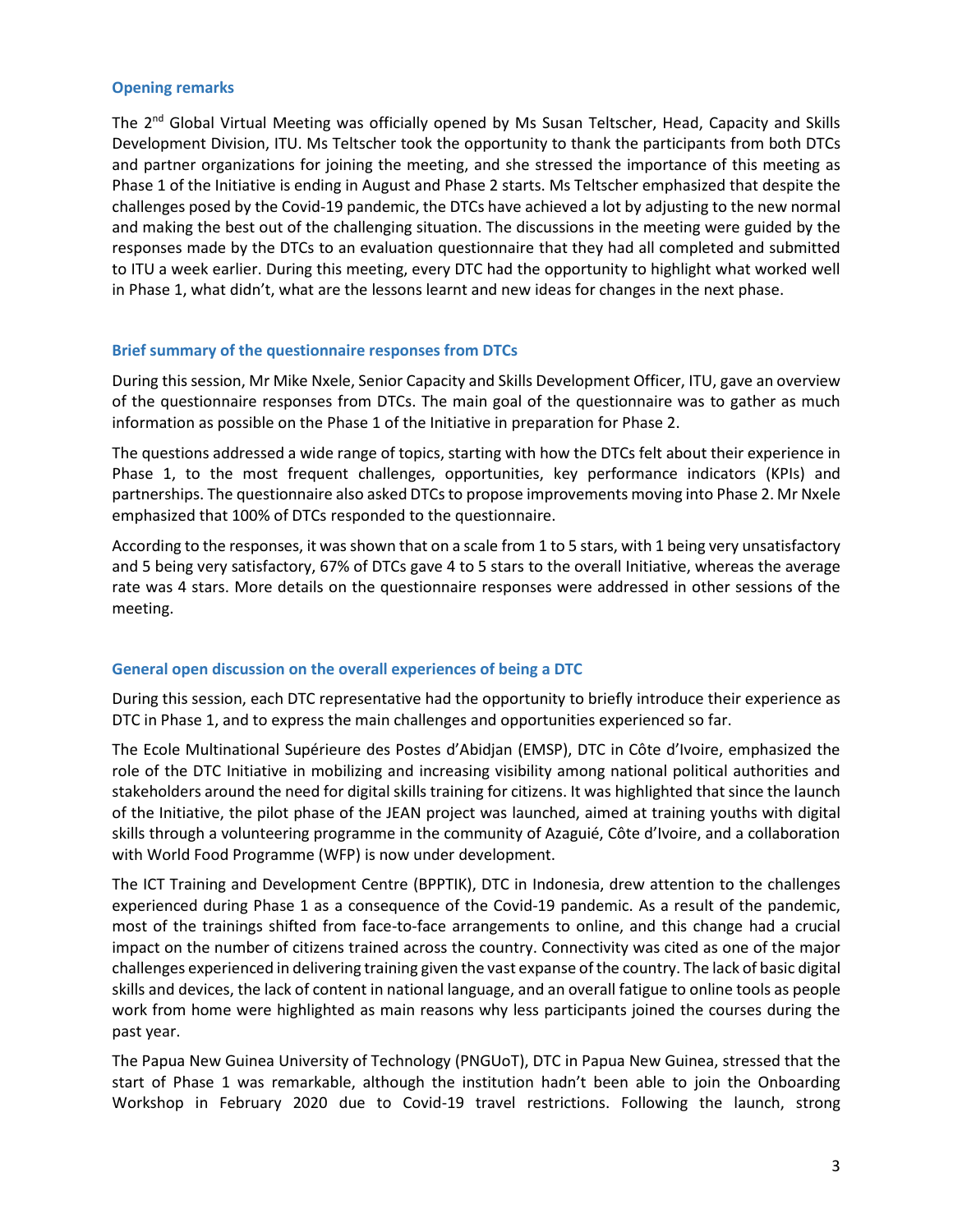collaborations have been forged with ITU Cisco Australia who supports the delivery of training in the country, and APCICT, training institute of United Nations Economic and Social Commission for Asia and the Pacific (UNESCAP), supporting the DTC with training content for women entrepreneurs.

The Rwanda Information Society Authority (RISA), DTC in Rwanda, highlighted that the Initiative started relatively late in Rwanda, as a consequence of the Covid-19 pandemic and of the challenges related to delivering training online. The main target group of the Initiative in Rwanda are young people from rural communities, and the challenges faced are mostly related to the lack / affordability of connectivity, intermittent power supply in rural areas, unfamiliarity with online platforms and lack of content in local languages. The next courses planned target women and people with disabilities.

Smart Zambia Institute (SZI), DTC in Zambia, described the experience as a DTC in Phase 1 as exciting, as the collaboration with ITU and Cisco so far has been very productive, based on a common vision. Some of the challenges and constraints faced were financial constraints that inhibited them from rolling out training to the provinces. There was also a low level of sensitization of the political players about the DTC in the country, and stakeholder engagement has not yet been fulfilled and needs to be scaled up. SZI looks forward to a formal launch of the Initiative in the country in order to raise awareness and sensitize the public about it. Connectivity was also an issue, due to the fact that few people can access stable Internet at home. Another issue raised was the lack of access to the Cisco dashboard to monitor student performance. As part of Phase 1 of the Initiative, SZI managed to train public sector employees, including teachers and trainers, and the Initiative will open to new groups and the general public as we move into Phase 2. SZI also focused on training of trainers and has developed internal capacity to roll out the training to the provinces in 2021 and beyond.

The Department of Information and Communication Technology (DICT), DTC in the Philippines, emphasized that the start of the Initiative in the country was slow due to the Covid-19 pandemic. The transition from face-to-face to online training came with some challenges, as most of the trainers and trainees were not yet ready for this adjustment, and few training centres were adequately prepared. For example, they did not even have an LMS. Connectivity was also a challenge, and available free public wifi was only limited to public areas. However, despite the challenges, DICT has been able to deliver training to the workforce, government officials and modules for women and persons with disabilities. The goal is to upgrade the level of the training with a new programme called Digital Education Programme, where cyber security and safety are critical.

The Ghana Investment Fund for Electronic Communications (GIFEC), DTC in Ghana, expressed that being part of the DTC Initiative has brought great opportunities to extend digital skills training to communities across the country. The training content provided by Cisco is internationally recognized, and it raised vast interest in the country. Some challenges have also occurred, mostly related to the Covid-19 pandemic, but it was highlighted that GIFEC is excited to move into the second phase of the Initiative. GIFEC said that the support they are getting from the project jointly funded by ITU and the Norwegian government will go a long way towards boosting digital skills in the country.

# **Experiences of supporting training during Phase 1 - Trainers perspective**

During this session, Cisco shared its experience as founding partner of the Initiative, including the main challenges and opportunities so far. Cisco started off by introducing all their Corporate Social Responsibility (CSR) Managers from the various regions who were rendering valuable support to the DTCs in their respective regions.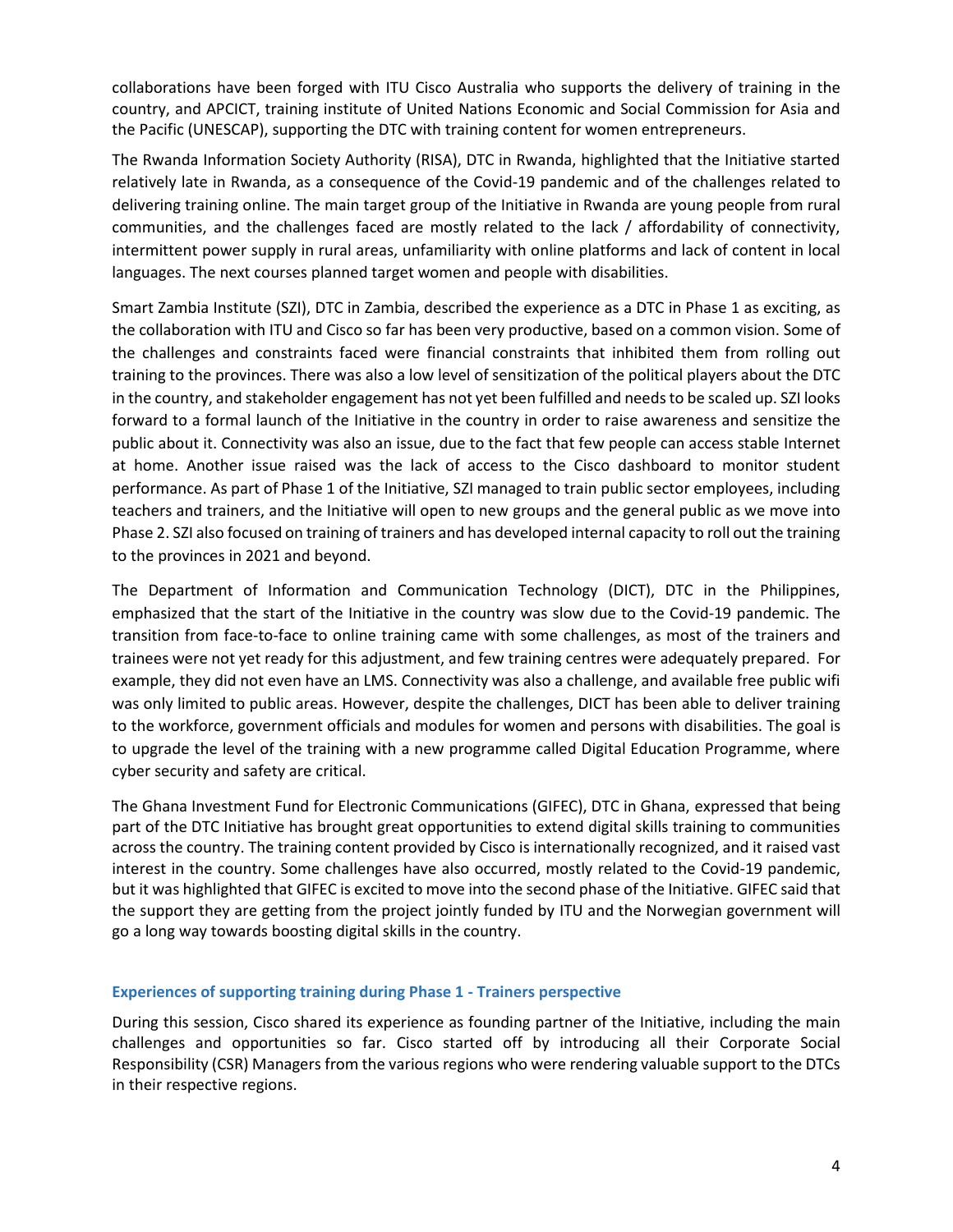As lessons learnt, firstly, Cisco observed that the Initiative is successful when the training activities are backed by Governments, including financially, and is part of the country digital transformation strategy. Secondly, Cisco noticed a major success when the DTCs keep the same team of focal points throughout the Initiative, as this helps keeping track of the activities and gives additional stability to the implementation. Lastly, the implementation has been more successful in DTCs where instructors and community training facilities were more widely available.

ITU presented the questionnaire findings on major challenges experienced by DTCs in Phase 1 as well as the opportunities. On one hand, it was mentioned that the Covid-19 pandemic has been identified by most of the DTCs as the major challenge in Phase 1, as the pandemic forced DTCs to shift from face-toface to online training. This was followed by financial and human resources constraints, and by limitations related to Internet connectivity. On the other hand, the training content offered through the Initiative was selected as the most valuable component of the Initiative, followed by being associated with an ITU initiative and the opportunity to partner with new institutions.

# **Main challenges and opportunities experienced during phase 1 - Perspective of DTCs**

During this session, participants had the opportunity to interact with each other while separated into 2 working groups. Group 1 discussed the major challenges faced during Phase 1 of the Initiative, and how can these be overcome in Phase 2. Group 2 discussed what worked well in Phase 1, why it worked well and what are the lessons learnt for Phase 2.

Among the major challenges expressed by group 1, the issue of Internet connectivity was highlighted the most, especially in a pandemic situation when the delivery of the training shifted to online approaches. To this effect, participants mentioned that Governments and partners should support citizens' access to Internet, as well as ensure that access is affordable. The lack of content in local languages was also mentioned as an important inhibiting factor while delivering digital skills training. It was suggested that alternative ways be considered, such as recording audios and videos in local languages that can then be used for training even if there is no Internet connectivity. Finally, it was emphasized that the Initiative could benefit from additional publicity, as by increasing awareness we increase the visibility and ultimately the support from Governments and partners.

Among the major components of the Initiative that worked well in Phase 1, group 2 highlighted the major events, such as the Onboarding Workshop and the follow-up meetings, which gave participants guidance and a sense of purpose. The training materials offered to DTCs through the Initiative were very much appreciated as well, as they are fit for purpose and helpful to meet the needs of communities. In addition, the value of the certificates made available and the requirements to obtain them made participants serious about the courses. Lastly, the Initiative brought valuable partnerships to DTCs in Phase 1, as witnessed in the case of Ghana and the partnership with the Government of Norway providing the DTC with financial support for three years, or in the case of Papua New Guinea benefitting from additional support from the Asian and Pacific Training Centre for Information and Communication Technology for Development (APCICT).

# **Performance indicators**

This session was dedicated to the discussion of the key performance indicators (KPIs) agreed by DTCs during the Onboarding Workshop in February 2020, the feedback from DTCs through the online questionnaire and the new KPIs proposed by DTCs for Phase 2.

The baseline KPIs agreed by DTCs focused on the number of training activities per year (at least 10), number of citizens trained per year (at least 300), number of train-the-trainer activities delivered per year (at least 2), the percentage of female participants (at least 30%) and the percentage of citizens trained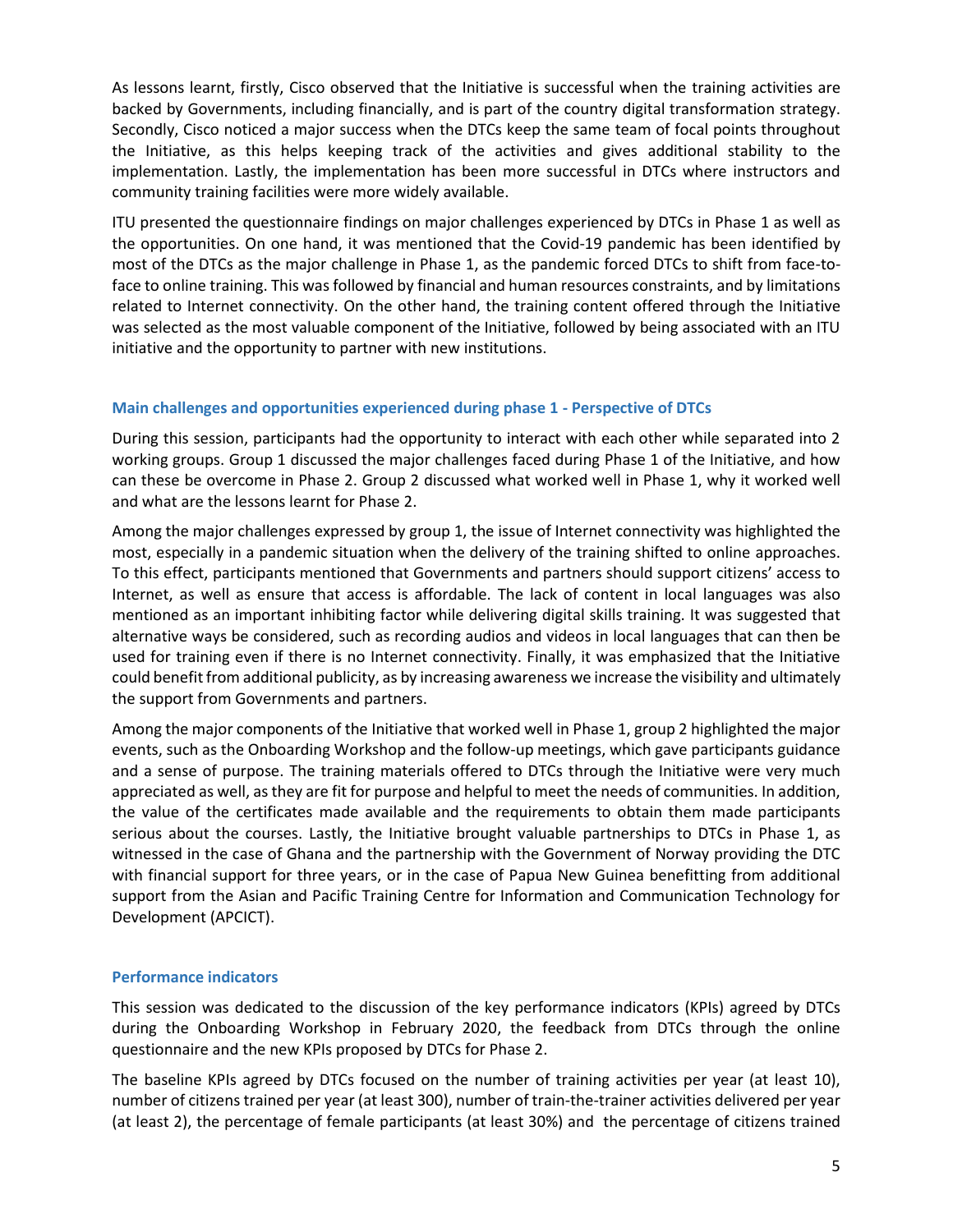from communities (at least 60%). According to the online questionnaire, most of the KPIs were judged by DTCs as appropriate or very appropriate, whereas most of the related targets were considered just right.

Among the new KPIs proposed by DTCs, it was recommended to include a share of training for persons with disabilities (at least 10%), and a minimum number of partnerships signed by DTCs in a year, with the exact number to be defined.

# **Content and training materials**

During this session, ITU gave a presentation on the existing training materials from Cisco, HP and APCICT, followed by an open discussion on the relevance and adequacy of these courses.

The participants assessed the training content from Cisco as very good, well structured, intuitive and of interest for their audience. Basic courses such as Get connected and Intro to Cybersecurity were mentioned as the courses most used by DTCs especially while dealing with an audience of beginners. The language has been highlighted as a potential barrier, although some DTCs specified that some local translations have been carried out. Finally, having the opportunity to access Cisco materials even after completion of the training was underlined as valuable for beneficiaries.

Among the new courses and topics requested by DTCs, courses on entrepreneurship were mentioned by some DTCs, as these courses easily reach a young audience and gives them tools to succeed in building businesses. In addition, courses at intermediate level such as Networking and Cisco Certified Network Associate (CCNA) were of strong interest in some countries.

#### **Partnership proposals and suggestions**

This session was dedicated to the presentation of the current partners, followed by an open discussion on new proposals moving into Phase 2.

During the presentation, it was highlighted that the current partners of the Initiative are Cisco, as founding partner, HP, offering 32 training courses on entrepreneurship as part of the HP LIFE offering, the World Food Programme (WFP) with whom ITU is developing new opportunities mainly in Ghana and Côte d'Ivoire, and finally the Government of Norway through Norad, sponsoring the Initiative mainly in Ghana through the project "Boosting Digital Skills through Digital Transformation Centres".

As indicated by DTCs in the online questionnaire, mobilizing additional partners and donors was expressed as top priority, followed by the organization of additional global and regional events, and finally the increase of the opportunities to further interact with other DTCs.

#### **Briefing for DTCs on next steps into Phase 2**

During this session, Mr Mike Nxele, ITU, gave an overview of the next steps as we approach the closure of Phase 1 and as the next phase starts. Mr Nxele emphasized that the current DTCs will receive an addendum to the Cooperation Agreements concluded with ITU in order to extend their participation in Phase 1 from September to December 2021. Additionally, those DTCs that qualify for Phase 2 will receive an invitation letter to continue their participation in the DTC Initiative. All DTCs (those who will continue and new ones joining) will be required to sign a new Cooperation Agreement with ITU that will come into effect in January 2022.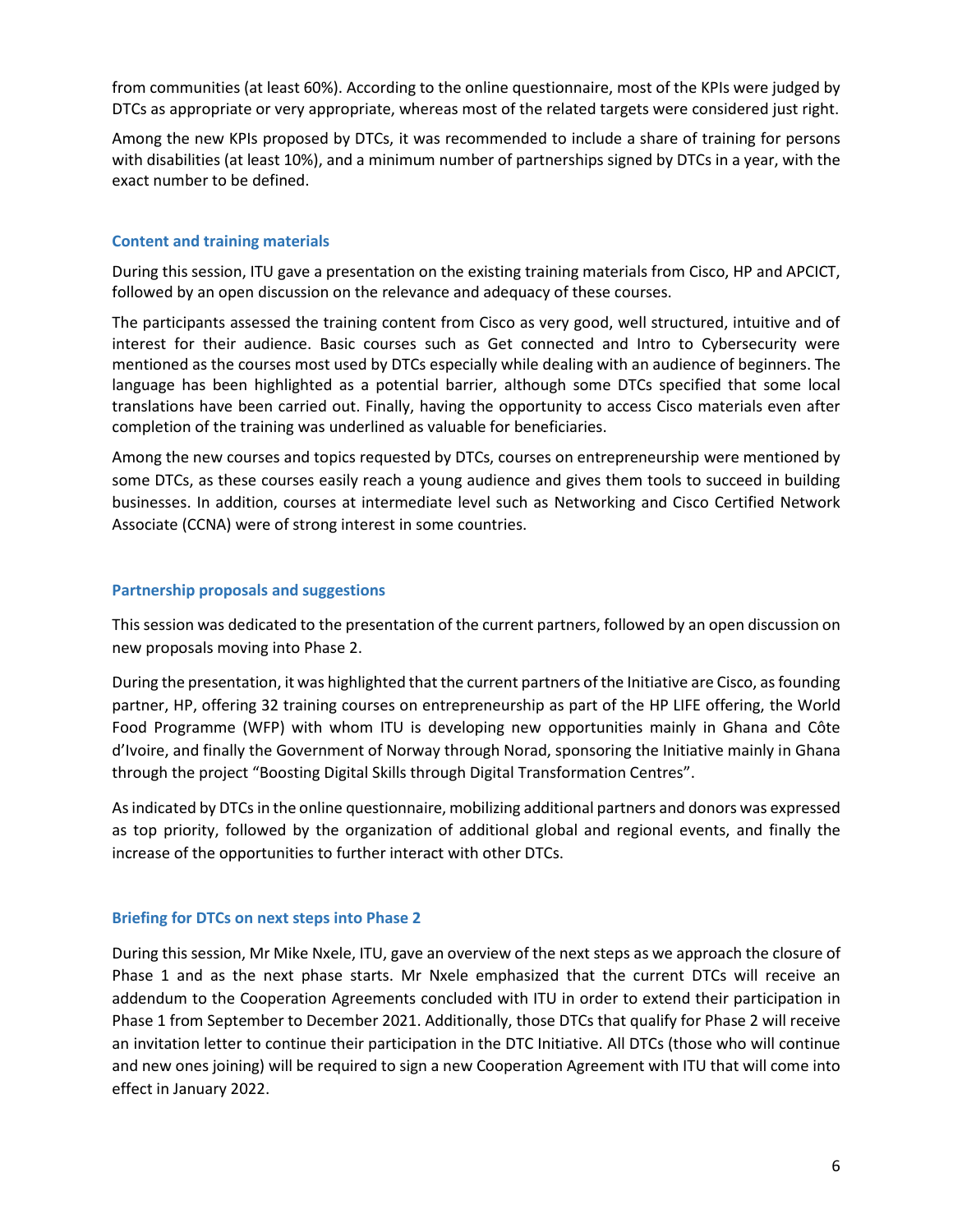Lastly, it was stated that the application time for new DTCs applying to join Phase 2 will open in late July and close in August 2021, and the newly selected DTCs will be announced in September 2021, as Phase 2 officially starts in January 2022.

# **Summary and closing**

Final remarks were delivered by Ms Susan Teltscher, Head, Capacity and Digital Skills Development, ITU. In her remarks, Ms Teltscher thanked all the DTCs and partners for their active participation and contributions. The feedback received during the meeting was well noted and is crucial for the success of Phase 2. She highlighted that the current plan presented is provisional and that some adaptations might occur. Ultimately, she stressed that ITU and partners remain open to any further suggestions in the future.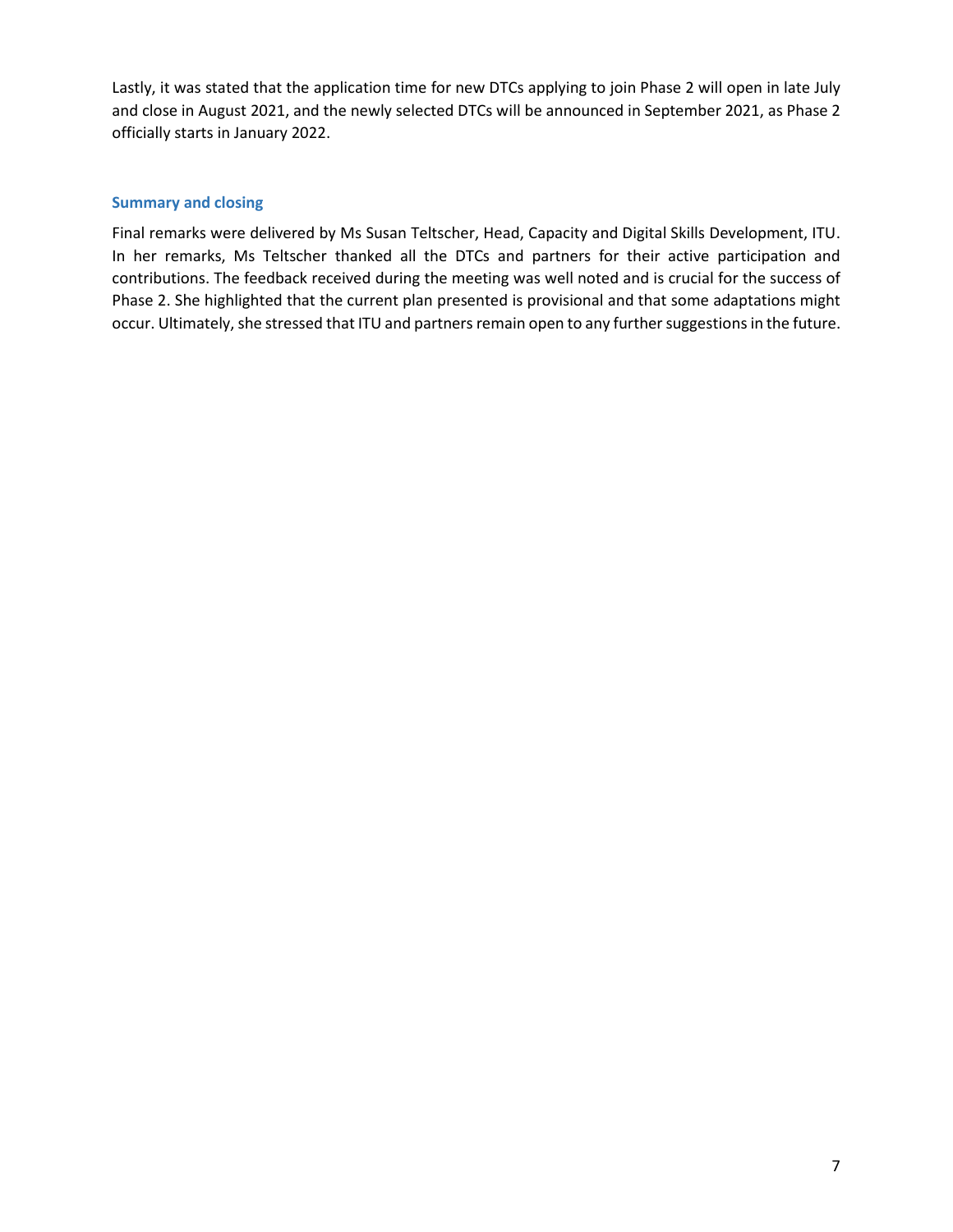# **Annex 1: List of participants**

| <b>Name</b>                      | <b>Title</b>                                                                       | Institution                                                                        | <b>Country</b>      |
|----------------------------------|------------------------------------------------------------------------------------|------------------------------------------------------------------------------------|---------------------|
| <b>DTCs</b>                      |                                                                                    |                                                                                    |                     |
| Mr Lucas Yao                     | <b>DTC Project Manager</b>                                                         | Ecole Multinationale Supérieure des<br>Postes d'Abidjan                            | Côte<br>d'Ivoire    |
| Ms Deborah Korkor Bah-<br>Lano   | Manager, Programmes                                                                | Ghana Investment Fund for Electronic<br><b>Communications (GIFEC)</b>              | Ghana               |
| Mr Richard Muragijimana          | Digital Literacy Officer                                                           | Rwanda Information Society Authority<br>(RISA)                                     | Rwanda              |
| Mr Brian Nawa                    | Senior Change Management Officer                                                   | <b>SMART Zambia Institute</b>                                                      | Zambia              |
| Mr Hamdani Pratama               | Head of Programme and Reporting<br>Section                                         | Balai Pelatihan dan Pengembangan<br>Teknologi Informasi dan Komunikasi<br>(BPPTIK) | Indonesia           |
| Mr Nusirwan                      | <b>Head of BPPTIK</b>                                                              | Balai Pelatihan dan Pengembangan<br>Teknologi Informasi dan Komunikasi<br>(BPPTIK) | Indonesia           |
| Mr Luhur Pidekso Arif            | Researcher, Sub Coordinator of<br><b>Public Training Organizer</b>                 | Balai Pelatihan dan Pengembangan<br>Teknologi Informasi dan Komunikasi<br>(BPPTIK) | Indonesia           |
| Mr Andry Rivan Sumara            | Researcher, Lecturer                                                               | Balai Pelatihan dan Pengembangan<br>Teknologi Informasi dan Komunikasi<br>(BPPTIK) | Indonesia           |
| Ms Dyah Puspito Dewi<br>Widowati | Instructor                                                                         | Balai Pelatihan dan Pengembangan<br>Teknologi Informasi dan Komunikasi<br>(BPPTIK) | Indonesia           |
| Ms Mary Jane Lima                | Planning Officer IV                                                                | Department of Information and<br><b>Communication Technology (DITC)</b>            | Philippines         |
| Ms Mina Lyn Peralta              | Project Development Officer                                                        | Department of Information and<br><b>Communication Technology (DITC)</b>            | Philippines         |
| Mr Alvin Navarro                 | Director                                                                           | Department of Information and<br><b>Communication Technology (DITC)</b>            | Philippines         |
| Ms Suzette Sumalinog             | Project Development Officer                                                        | Department of Information and<br><b>Communication Technology (DITC)</b>            | Philippines         |
| Mr Tindi Nuru Seje               | Director, Teaching and Learning                                                    | PNG University of Technology                                                       | Papua New<br>Guinea |
|                                  |                                                                                    |                                                                                    |                     |
| <b>Partners</b>                  |                                                                                    |                                                                                    |                     |
| Mr Alfie Hamid                   | <b>Global Partnerships Manager</b>                                                 | Cisco                                                                              | South<br>Africa     |
| Ms Emma Broadbent                | Networking Academy Regional<br>Manager ANZ & Papua New Guinea<br>& Pacific islands | Cisco                                                                              | Australia           |